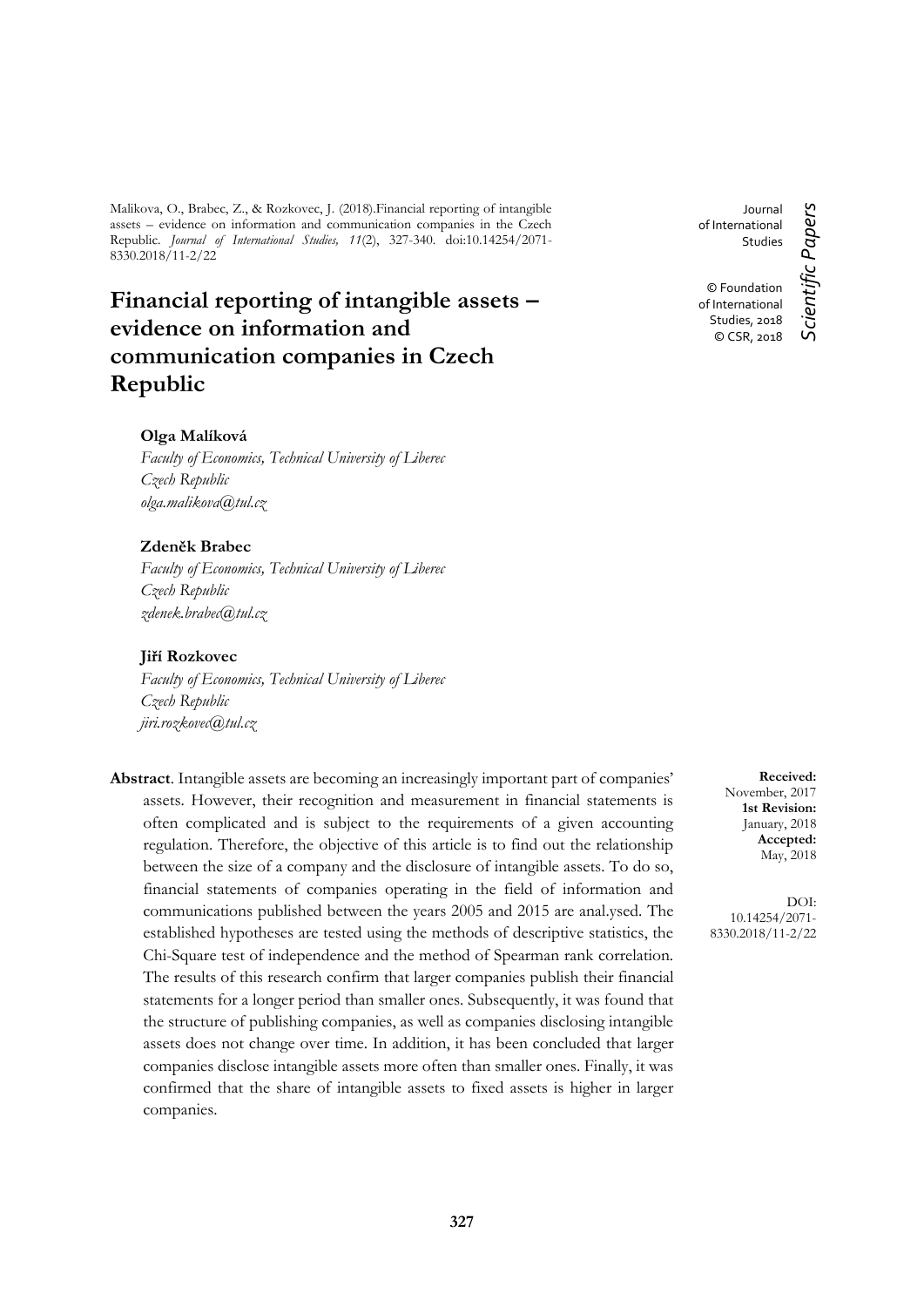**Keywords:** Czech Republic, financial reporting, chi-square test of independence, information and communication technologies, intangible assets, Spearman rank correlation.

**JEL Classification:** M15, M41, M48

## **1. INTRODUCTION**

Most advanced economies in the world are gradually moving towards the knowledge economy. At present, industry is at the forefront of the so-called Industry 4.0 concept that is based primarily on automation, robotics and digitization of the economy. A necessary prerequisite for successful operation of this concept is knowledge (Sedlacek, 2014). According to (Clausen, 2016), changes in market capitalization are positively related to R&D expenditures. Many companies spend huge amounts of capital on intangible investment, which is mainly developed within a company. This shift highlights the necessity and the importance of measuring the contribution of intangible assets to overall welfare (Nakamura, 2008).

Intangible assets are becoming an increasingly important part of company's assets. Nakamura (2010) points out that expenditures on intangible assets have risen from roughly 4% of US GDP in 1977 to 9-10% in 2006. The proportion of intangibles to total fixed assets as reported by the US companies increased from around 5% in 1978 to 75-85% at present (Svoboda, 2017). In addition to this, Hall & Kim (2000) estimate the total value of intangible capital as ranging between half to two-thirds of the total market value of publicly traded corporations, as indicated by the *q* ratio (market value to replacement cost of physical assets). In addition, intangible assets contribute to economic growth in a considerable way. Corrado et al. (2009), for example, claim that only 8% of economic growth can be attributed to traditional basic capital investments. According to the research conducted in ten European Union countries, Niebel, O'Mahony and Saam (2017) also confirmed the contribution of intangibles to productivity growth based on growth accounting and econometric estimation of production function.

In the Czech context, (Sabolovic, 2011) captured the growing trend of the share of intangible assets in the total return value of enterprises. However, many intangible assets, such as the value of research and development, patents, educated workforce, the quality of company management, the stability of suppliercustomer relationships cannot be captured in financial statements, although they have a significant effect on market value of enterprises (Jac, 2015). It can also be stated that the share of intangibles as compared to fixed tangible assets reported by listed companies at the Prague Stock Exchange is very small (Brabec, 2016).

The aim of this article, taking into account that the issue of intangible assets' reporting is solved only partially in Czech Republic, is to contribute to the discussion on this topic by providing new research results, which are focused on financial reporting of intangible assets by enterprises operating in the field of information and communications in Czech Republic. Moreover, stemming from the previous research performed by (Hasprova et al., 2016) the authors try to find out the relationship between the size of a company and the disclosure of intangible assets using appropriate statistical methods. The question is whether the length of the publishing period and the ratio between intangible and tangible assets does change with a company growing in size. In addition to that, the relationship between the publication of intangible assets and company's size will be studied.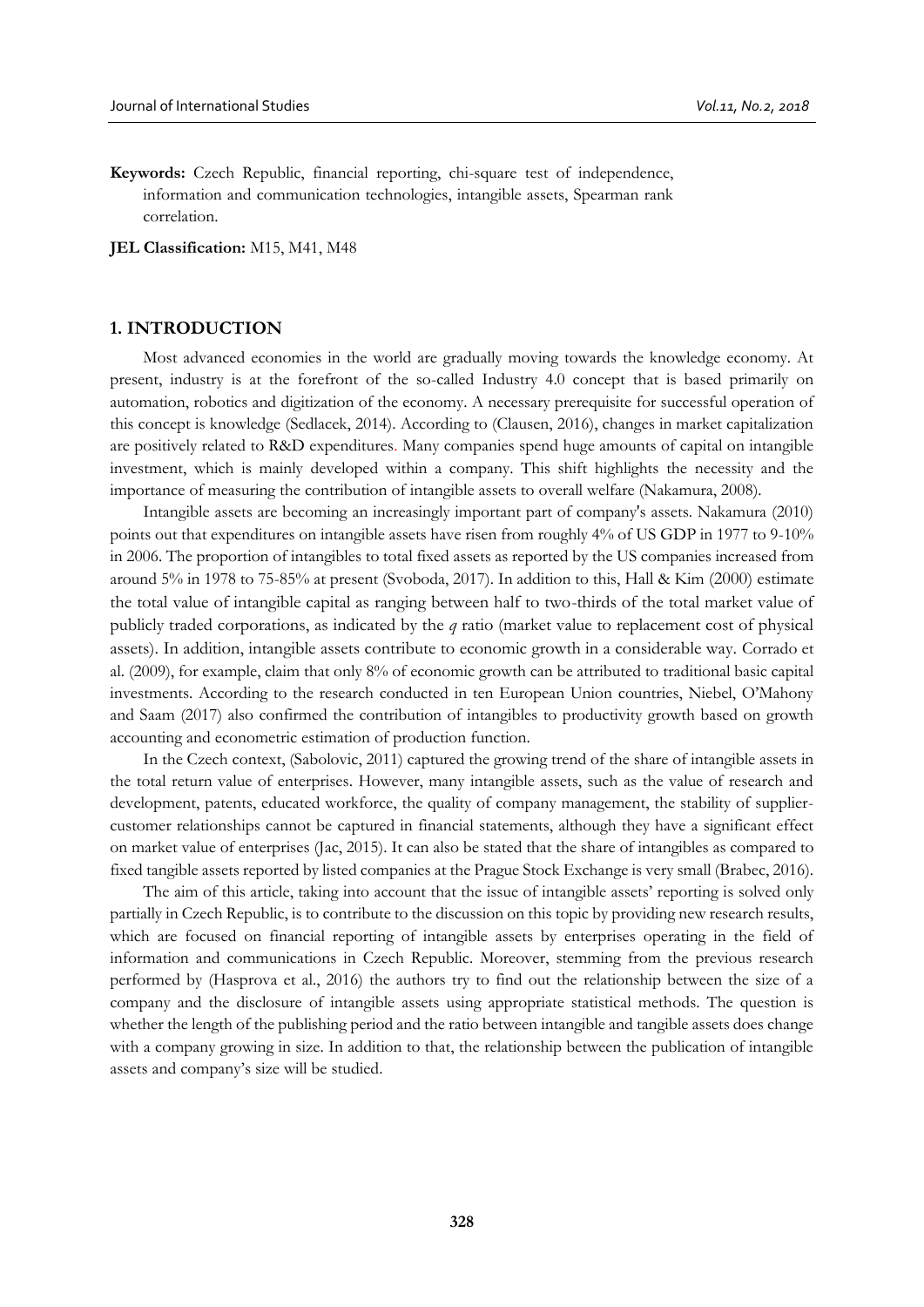# **2. LITERATURE REVIEW**

## **2.1. Recognition of intangibles**

The issue of recognition (as well as measuring) of intangible assets is a topic that has been debated by specialists on accounting since at least the 1950s and has been elaborated to some extent in articles by worldrenowned authors and partly in publications by local authors, too. For example, Lev (2003) proposes a socalled "comprehensive balance sheet" to provide investors with information on the financial situation of the company before and after including the capitalization of intangible assets. Another contribution to this discussion is "Invisible Balance Sheet" developed by Sveiby (1989). The inclusion of unrecognized items of intangible assets in the financial statements is also proposed by Wyatt (2003). Michalczuk and Widelska (2016) state that the scope of reporting in the area of intangible assets is determined, on the one hand, by the constraints of the effective accounting standards and, on the other hand, by the information policy of companies in the area of disclosures regarding to those intangible assets which do not meet the definition of assets and are not expressed as items in the balance sheet.

Capturing knowledge in accounting is, however, very difficult and sometimes unrealizable due to the requirements of accounting regulators. The actual value of an intangible asset can only be ascertained if the enterprise participates in a particular acquisition or merger (Sedlacek, 2014). Recognition of assets that are created inside a business and are not for sale is very complicated because it is not possible to directly determine their economic benefits. Incorrect disclosure of intangible assets usually causes a systematic under-valuation of large volumes of intangible assets (Sedlacek, 2010).

According to the research done by Krstic and Dordevic (2010), many European businesses voluntarily report on intangible assets or intellectual capital, which will greatly reduce the gap between the company's accounting and market value. These techniques should eliminate the information asymmetry between business management and external users of accounting information. If this information is not publicly available, the value of the company is usually determined on the basis of estimates by financial analysts. These estimates, however, depend on their ability to assess the future benefits of using intangible assets. (Gu, 2005) Schiemann et al. (2015) found that the magnitude of recognized intangible assets is significantly and negatively associated with the quantity and quality of voluntarily disclosed intellectual capital. In a more detailed analysis the authors found different directions (positive, negative and insignificant) of this relationship for different categories of intellectual capital.

The amount of intangible assets disclosed in financial statements may be also used for evaluating the performance of entities operating in the public sector. According to Hasprová et al. (2018) the value of intangible assets may be, under certain conditions, used to measure the performance of Czech public universities.

# **2.2. Accounting regulation on intangibles in the Czech Republic**

Monitoring and analyzing intangible assets held by business entities has become the world's standard approach in recent years. Individual approaches can be found in studies performed by Lev, (2004), Salojärvi et al. (2005) or Helmers (2009). When determining the value of intangible assets used in companies, the accounting value of intangible assets is used in most cases. Therefore, it is necessary to consider the influence of a given accounting system according to which the financial statements are prepared. The requirements of individual accounting systems usually differ in the areas of recognition and measurement of intangible assets or by determination of their direct or indirect influence on the performance and value of a company (Stolowy & Jeny-Cazavan, 2001).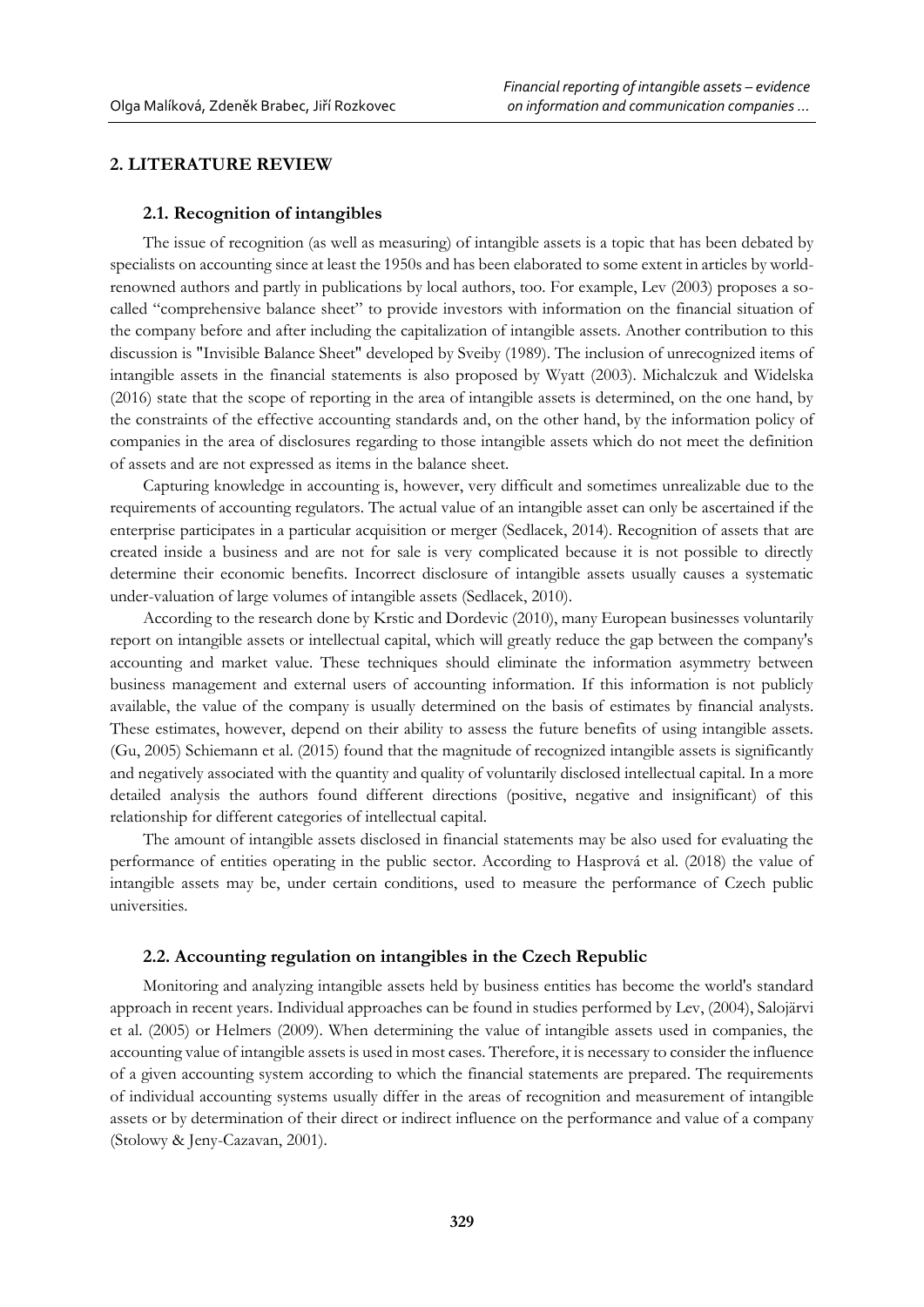Regulation of financial reporting can be monitored at different levels. In continental Europe, at the national level, accounting is mostly regulated by the government through the legislative process. Multinational companies, and in particular those having publicly traded securities on any public financial market within the European Union, must publish their financial statements in accordance with International Financial Reporting Standards IFRS (Nobes, 2016).

International Financial Reporting Standards (IFRS) allow for intangible assets to be reported only if they comply with the general definition of assets set out in the Conceptual Framework and the very detailed rules for recognition and reporting of intangible assets set out in international standards, namely in IAS 38, which focuses on intangibles (IASB, 2018).

On the contrary, the legislation regulating the reporting of intangible assets in the Czech Republic does not provide any general definition of intangible assets. It only sets an explicit list of items that can be recognized as intangible assets, as well as items that cannot be recognized as intangible assets. Moreover, Czech accounting legislation contains only a very vague description of the conditions under which intangible assets can be recorded, written off and reported (Hasprova, 2014; Krizova, 2016).

Furthermore, reporting of intangible assets in the Czech Republic is governed by the relevant provisions of the six different implementing decrees to the Act on Accounting, focusing on different types of entities. For this purpose, accounting entities are classified into entrepreneurs, financial institutions, commercial insurance and reinsurance institutions, health insurance institutions, non-profit organizations and governmental organizations. In addition to this, it is possible to trace individual declarations of the difference in which intangible items can be recognized for reporting in these decrees. (Act on Accounting)

According to research focusing on information and communication companies, it is necessary to briefly describe how intangible assets are defined by Czech legislation for business entities. Decree No. 500/2002 Coll., on Accounting Act, for entrepreneurs, sets that intangible assets include, inter alia, intangible results of research, software and valuation rights and goodwill with a useful life longer than one year and the valuation determined by the entity. Recognition of these items is allowed once the conditions set forth the obligations laid down by the Act on Accounting are respected. This means, in particular, respecting the principle of materiality and fair and true representation of the company´s resources. It also contains emission allowances and preferential limits. Economic lifetime of intangible refers to the length of time that the asset can be used for current or future business activity, or may serve as the basis or component of the improved or other processes and solutions, including the time to verify the intangible results (Decree No. 500/2002 Coll.)

Under Czech accounting law, intangibles are recognized only as long-lived assets. They also include the technical appreciation of intangibles, which value limit corresponds to regulation by the Act on Income Taxes. The charging and amortization policy is set by the accounting entity itself. Intangible assets that do not meet the conditions for recognition and reporting are expensed. (Decree No. 500/2002 Coll.)

Intangible results of development and software are recognized only if they are either created internally for the purpose of trading with them or are acquired from other entities. This is also applied for other valuable rights, which include, in particular, the objects of industrial and similar ownership and represent the results of intellectual creative activity and rights under special legal regulations (such licenses, trademarks, technical know-how, patents etc.). Goodwill for the purposes of this Decree, in the context of the transformation of a business corporation, is set as positive or negative difference between the fair / market value associated with a transaction with corporations and the sum of its individually revalued items of assets after deduction of any unpaid liability. Positive as well as negative amount of goodwill is amortized within 60 months using a straight-line method. If it is created during the transformation of a company, it is amortized from the effective date of this transformation. Any potential change in the purchase price of the business will adjust the value of goodwill or negative goodwill, without changing the depreciation period.

According to Czech accounting legislation, entrepreneurs are obliged to recognize and report emission allowances and preferential limits as long-lived assets, even if their life-time does not exceed one year.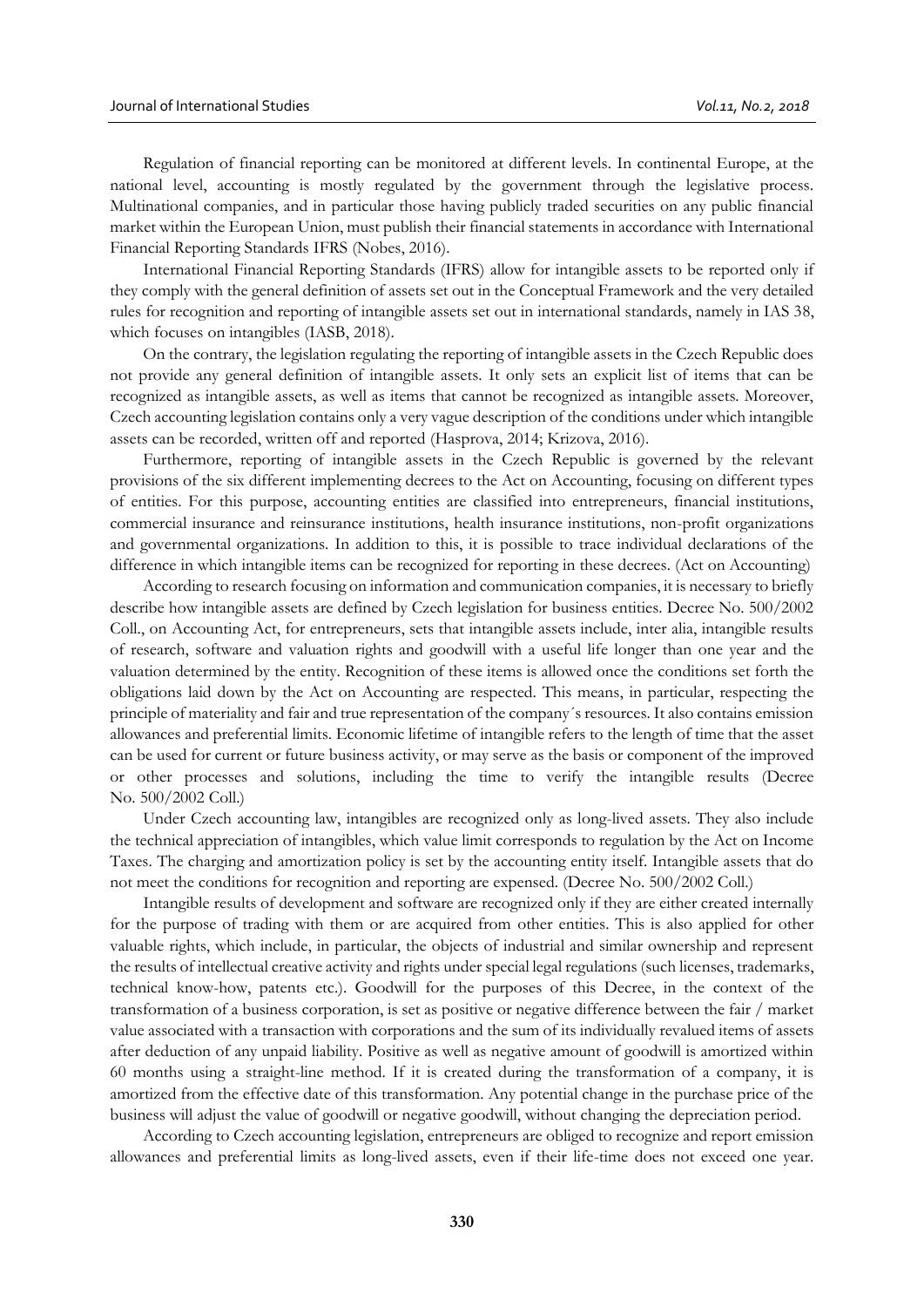Acquisition cost is not limited. The Czech Ministry of Finance regulates the emission allowances in the case of greenhouse gas emission allowances and allowances for aviation emissions and reduction units and verified emissions reductions from project activities. Preferential limits are regulated, in particular, by using individual production quotas and individual premium rights only if the cost of obtaining information on their valuation at reproductive cost has not exceeded its materiality. (Decree No. 500/2002 Coll.)

Physical objects arising from the acquisition of intangible assets, in particular, prototypes, models, other physical items, unless they are discarded, for example, due to sale or disposal, shall be accounted for in the relevant tangible asset for further use in their own activities. In the case of a variant of the procedure for the acquisition of a long-term intangible asset or any part thereof, all options are included in the valuation of intangible assets.

Companies are also required to report separately intangible assets under the process of their acquisition. These include the acquired intangible fixed assets during the period of their acquisition until they become available for use and also any short-term and long-term advanced payments and deferrals granted for the acquisition of intangibles.

Czech accounting legislation also explicitly states that as intangible assets are not recognized, in particular, expert opinions, market surveys, development plans, promotional proposals, quality system certifications and technology management software or equipment that cannot function without this software. In addition, an entity may decide that, as intangibles are not primarily recognized technical audits and energy audits, forest management plans and river basin plans. (Decree No. 500/2002 Coll.)

As mentioned above, there is a significant difference in the approaches to recognition, valuation and reporting of intangible assets embodied in the Czech accounting legislation and IFRS. IFRS focus more on concepts, while the Czech accounting legislation is working with the list of items. IFRS reporting for Czech companies is only obliged if they are listed on public markets in an EU Member State or they are part of a consolidated group of companies. In other cases, companies report according to the Czech legislation. For example, the research conducted by Cheung and Lau (2016) has shown that financial reports are significantly lengthier, yet are more readable in the post-IFRS period (after adopting IFRS reporting in the company). Further, the length of disclosures in Summary of Significant Accounting Policies, Financial Instruments and Intangible Assets are significantly longer after the adoption of IFRS. So we propose unifying the accounting regulation and continuing in the process of accounting harmonization to European rules.

# **3. METHODOLOGY**

#### **3.1. Description of the surveyed set of enterprises**

Krizova (2017) states that recent growth of the service sector and of the information technology-related business, along with the dramatic increase in the number and size of mergers and acquisitions, has made accounting for intangible assets very significant.

The selection of a research sample used to study the issue whether and to what extent companies disclose information on intangible assets is based on the assumption that companies operating in the field of information and communication activities are significant producers of intangible assets.

For this purpose, the companies belonging to the category "J - Information and Communication Activities" are selected according to the Czech Statistical Classification of Economic Activities CZ-NACE. These companies deal with the production and distribution of information and communication products, the provision of means for their distribution and for the mediation of data or communication, information technology activities, data processing, publishing (publishing of books, periodical publications, computer games software, audio books etc.). They are also active in the field of films, television programs and music publishing activities, programming and broadcasting both radio and television. As part of the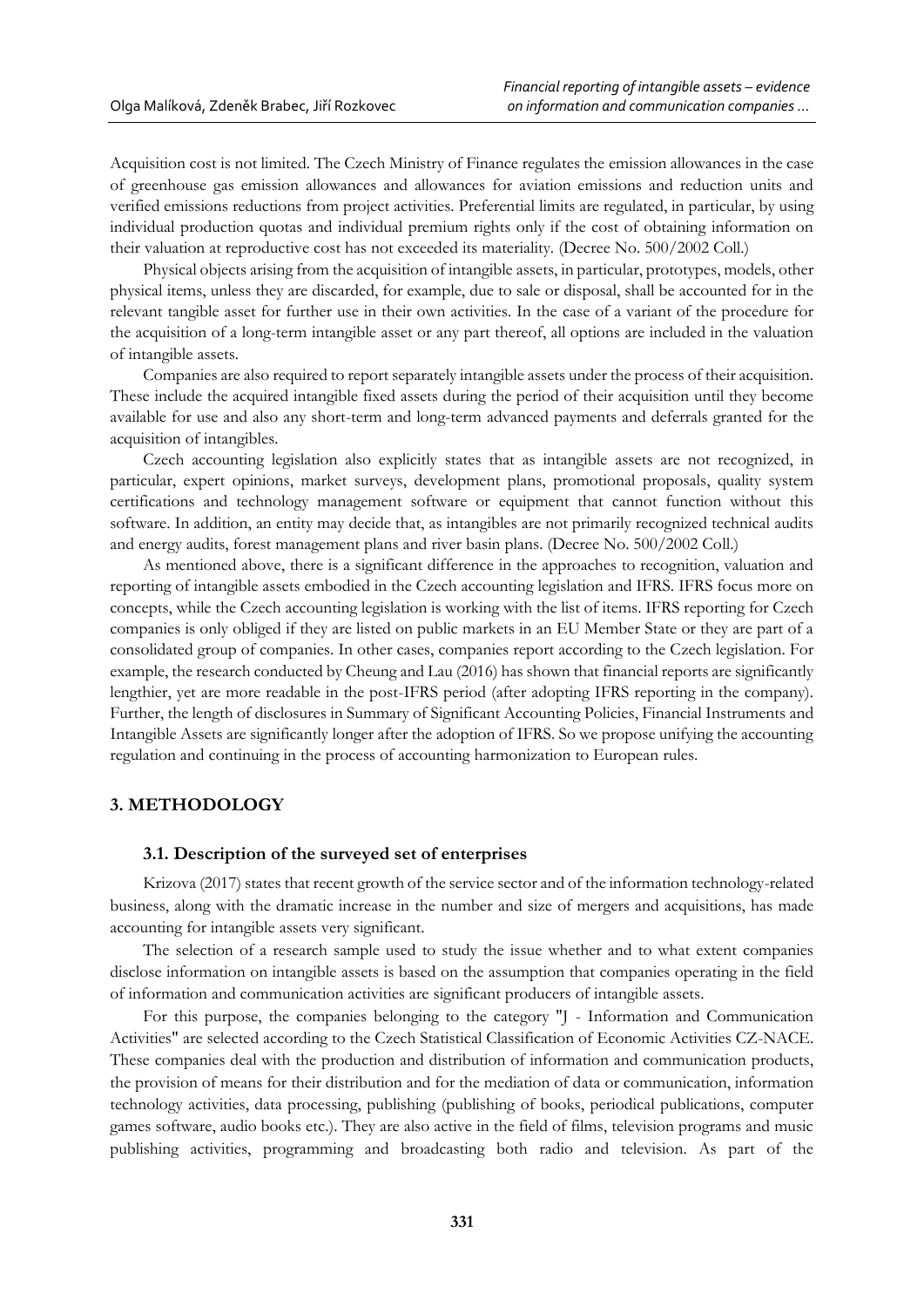telecommunication activity, they are companies that are involved in fixed, wireless and satellite networks. In the field of information technology, it concerns activities such as programming and management of computer equipment. Last but not least, information activities related to data processing, hosting, web portals, etc. are included.

The research sample includes Czech companies with activities named above, which are joint-stock companies from a legal point of view and they report according Czech accounting legislation. As the source of the data, the Bisnode Magnus web database is used. To establish the research sample, only companies that were active in the year 2015 and were classified in the category "J" according to the CZ-NACE are selected. Based on this assumption the research sample contains 818 companies. The year 2015 is selected deliberately, because more recent data are not available. That is because the vast majority of companies included in the research sample failed to comply with legal requirements and did not publish the financial statements for the year 2016 until the end of 2017.

Although companies are obliged to publish their financial statements in a public register, some companies do not respect this requirement. Reflecting that, only 667 companies have published their financial statements at least once. The others did not, probably because there is no sanction if they fail to comply with the legislative requirements.

Table 1

Table 2

|              | Number or companies |          |
|--------------|---------------------|----------|
| Category     | Absolute            | Relative |
| Micro        | 342                 | 0.5128   |
| Small        | 225                 | 0.3373   |
| Medium-sized | 80                  | 0.1199   |
| Large        | 20                  | 0.0300   |
| Total        | 667                 | 1.0000   |

The size structure of the research sample

#### *Source: Own elaboration*

The criteria used for classifying companies

| Criterion           | Category          |                    |                      |                 |  |  |  |  |  |
|---------------------|-------------------|--------------------|----------------------|-----------------|--|--|--|--|--|
|                     | Micro             | Small              | Medium-sized         | Large           |  |  |  |  |  |
| Total net assets in |                   | 9,000,000          | > 100,000,000        |                 |  |  |  |  |  |
| CZK                 | $\leq 9,000,000$  | $\leq 100,000,000$ | $\leq 500,000,000$   | > 500,000,000   |  |  |  |  |  |
| Net annual          |                   | > 18,000,000       | > 200,000,000        |                 |  |  |  |  |  |
| turnover in CZK     | $\leq 18,000,000$ | $\leq 200,000,000$ | $\leq 1,000,000,000$ | > 1,000,000,000 |  |  |  |  |  |
| Average number of   |                   | >10                | 50<br>$\gt$          |                 |  |  |  |  |  |
| employees           | $\leq 10$         | $\leq 50$          | < 250                | > 250           |  |  |  |  |  |

*Source: Own elaboration according to the Act No. 563/1991 Coll., on Accounting*

The research sample is classified according to the size of the analyzed companies (see Table 1). As a sorting feature, the requirements of the Act No. 563/1991 Coll., on Accounting are used (see Table 2).

#### **3.2. Description of used research methods**

The aim of the article is to test the above mentioned statements related to the disclosure of intangible assets with the reality in the Czech Republic. For that purpose, the following hypotheses are set: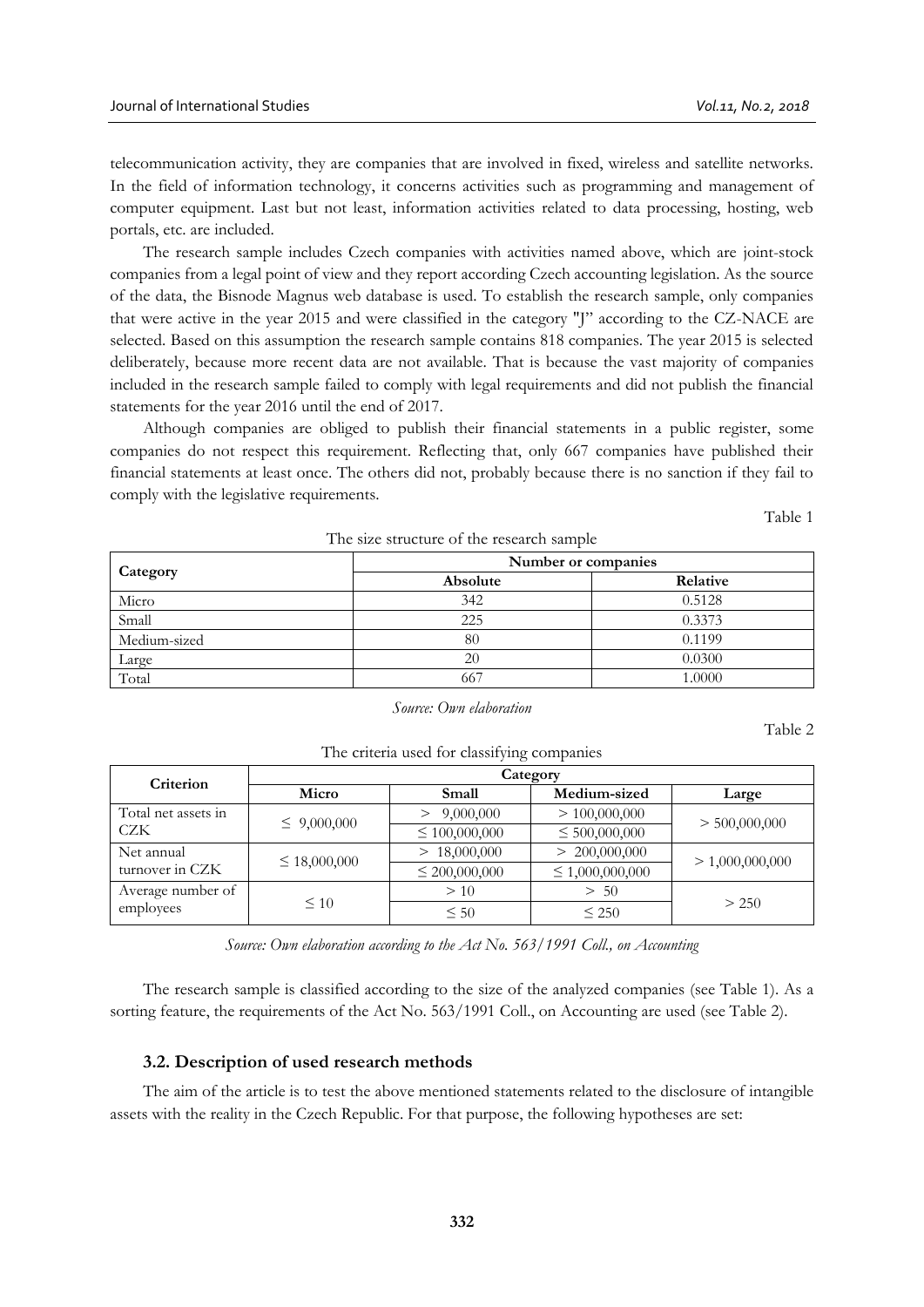**H1** The length of time for which companies publish their financial statements is not dependent on their size

**H2** The structure of publishing companies does not change over time

**H3** The structure of companies disclosing intangible assets does not change over time

**H4** The ratio between intangible and tangible assets does not change with the rising amount of net total assets

Firstly, the issue of publishing financial statements by selected Czech companies is tested. The Chi-Square test of independence is used to analyze both the length of publishing period and the structure of publishing companies.

Subsequently, the amount of intangible assets disclosed by the analyzed companies is studied. For this purpose, the methods of descriptive statistics are used. Furthermore, the relationship between the ratio which measures the proportion of intangible assets to tangible ones and net total assets is studied. To test this relationship, the correlation analysis is used.

The net value of assets is measured at historical cost. Authors, intentionally, do not convert the values at historical cost to real prices using the consumer price index published by the Czech statistical office. According to the authors, the asset structure disclosed by business entities differs significantly from the items included into the consumer basket used for the calculation of the consumer price index. Conversion would, therefore, replace one price distortion by another.

# **4. EMPIRICAL RESULTS AND DISCUSSION**

#### **4.1. Publication of financial statements by companies**

Based on the data available in the Bisnode database the number of companies publishing their financial statements is studied. From the total of 818 companies embodied in the research sample, 667 published at least one financial statement. As shown in table 3 the share of publishing companies is ranging from 59.85% to 74.79 % during the analyzed period. The share is, at first, rising and then, at the end of the period the number is decreasing. This may be due to the incapability of the companies publishing their financial statements in time. If the analysis was repeated later the number of companies publishing financial statements in the last two years would probably rise.

Table 3

| Year | Number of publishing<br>companies | Number of existing<br>companies | Share in $\%$<br>(reporting/existing) |
|------|-----------------------------------|---------------------------------|---------------------------------------|
| 2005 | 310                               | 518                             | 59.85                                 |
| 2006 | 353                               | 541                             | 65.25                                 |
| 2007 | 395                               | 604                             | 65.40                                 |
| 2008 | 438                               | 636                             | 68.87                                 |
| 2009 | 486                               | 671                             | 72.43                                 |
| 2010 | 515                               | 707                             | 72.84                                 |
| 2011 | 528                               | 706                             | 74.79                                 |
| 2012 | 522                               | 742                             | 70.35                                 |
| 2013 | 517                               | 757                             | 68.30                                 |
| 2014 | 494                               | 782                             | 63.17                                 |
| 2015 | 460                               | 818                             | 56.23                                 |

The share of publishing companies in the research sample

*Source: Own elaboration*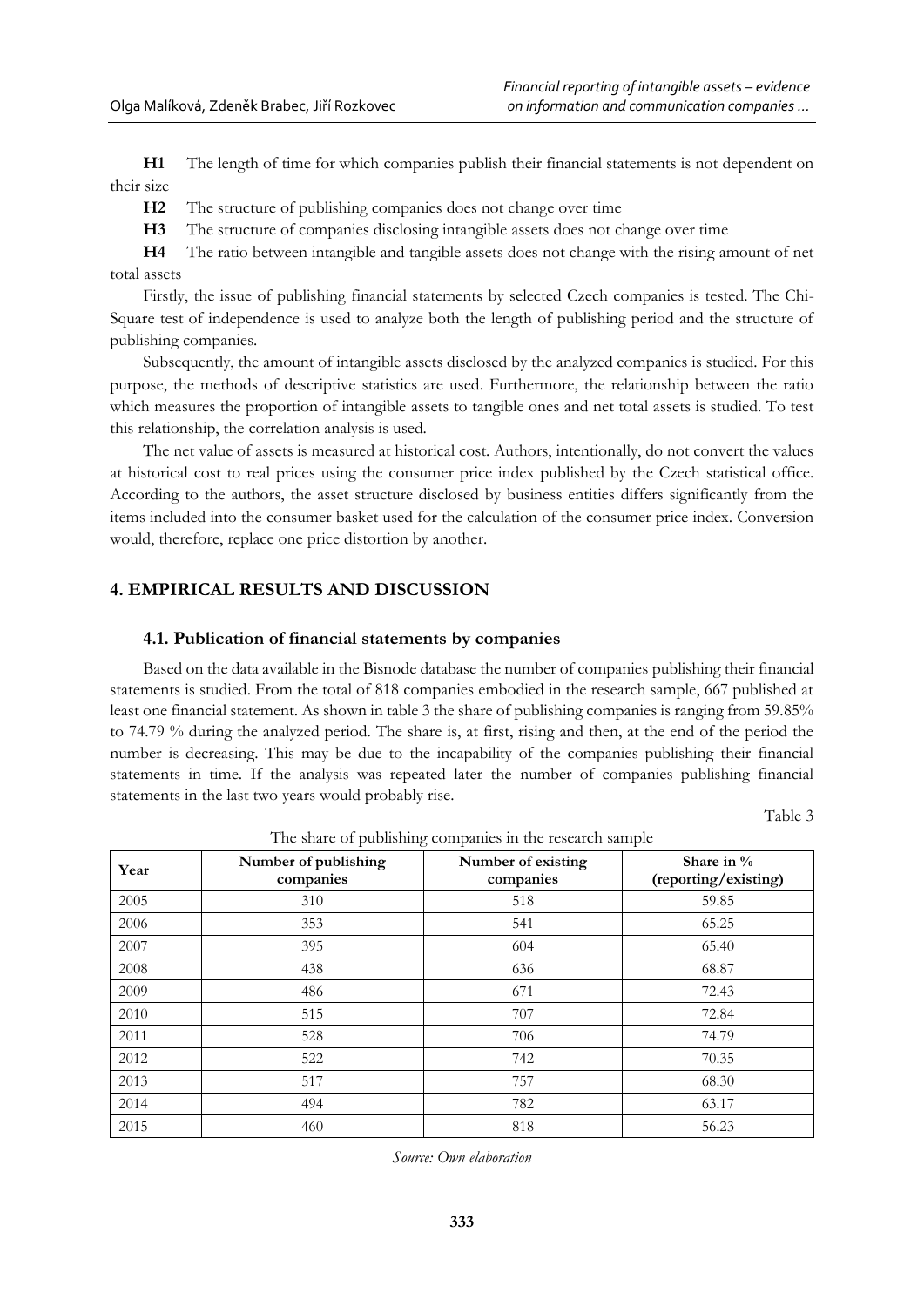Subsequently, the structure of publishing companies is analyzed. At first, the length of the publishing period is studied. Table 4 contains the absolute and relative frequency for the four groups classifying companies according to their size. The rows include the length of the publishing period ranging from one period to the entire analyzed period with 11 years. Based on the results of the independent Chi-Square test, it can be concluded that larger companies publish their financial statements over a longer period than smaller ones. As the P-Value of the Chi-Square test is lower than 0.05 (see table 5), the H1 hypothesis may be rejected at the 95.0% confidence level. The share of micro companies is falling with the increasing length of the publishing period. On the other hand, the share of small, medium-sized and large companies is rising.

Table 4

| Number         | Number of disclosing companies |           |       |           |                       |           |              |          |       |            |
|----------------|--------------------------------|-----------|-------|-----------|-----------------------|-----------|--------------|----------|-------|------------|
| of             |                                | Micro     |       | Small     | Medium-sized<br>Large |           |              | Total    |       |            |
| years          | $n_i$                          | $p_i$     | $n_i$ | $p_i$     | $n_i$                 | $p_i$     | $n_i$        | $p_i$    | $n_i$ | $p_i$      |
|                | 24                             | 72.73%    | 8     | 24.24%    | $\theta$              | $0.00\%$  | 1            | $3.03\%$ | 33    | $4.95\%$   |
| 2              | 34                             | 85.00%    | 5     | 12.50%    | $\theta$              | $0.00\%$  | $\mathbf{1}$ | $2.50\%$ | 40    | $6.00\%$   |
| 3              | 21                             | $60.00\%$ | 8     | 22.86%    | 5                     | 14.29%    | $\mathbf{1}$ | 2.86%    | 35    | 5.25%      |
| $\overline{4}$ | 31                             | 70.45%    | 13    | 29.55%    | $\theta$              | $0.00\%$  | $\Omega$     | $0.00\%$ | 44    | $6.60\%$   |
| 5              | 30                             | 71.43%    | 11    | 26.19%    | 1                     | 2.38%     | $\theta$     | $0.00\%$ | 42    | $6.30\%$   |
| 6              | 30                             | 53.57%    | 18    | 32.14%    | 7                     | 12.50%    | $\mathbf{1}$ | 1.79%    | 56    | 8.40%      |
| 7              | 22                             | 61.11%    | 11    | $30.56\%$ | 3                     | 8.33%     | $\theta$     | $0.00\%$ | 36    | $5.40\%$   |
| 8              | 39                             | 67.24%    | 13    | 22.41%    | 5                     | $8.62\%$  | $\mathbf{1}$ | 1.72%    | 58    | 8.70%      |
| 9              | 31                             | 53.45%    | 21    | 36.21%    | 5                     | 8.62%     | $\mathbf{1}$ | 1.72%    | 58    | 8.70%      |
| 10             | 35                             | 46.67%    | 30    | $40.00\%$ | 9                     | $12.00\%$ | $\mathbf{1}$ | $1.33\%$ | 75    | 11.24%     |
| 11             | 45                             | 23.68%    | 87    | 45.79%    | 45                    | 23.68%    | 13           | $6.84\%$ | 190   | 28.49%     |
| Total          | 342                            | 51.27%    | 225   | 33.73%    | 80                    | 11.99%    | 20           | $3.00\%$ | 667   | $100.00\%$ |

The length of publishing period according to the size structure

*Source: Own elaboration* 

Table 5

| Test of independence |                                                   |    |       |  |  |  |  |  |  |
|----------------------|---------------------------------------------------|----|-------|--|--|--|--|--|--|
| Test                 | P-Value<br>Degrees of freedom<br><b>Statistic</b> |    |       |  |  |  |  |  |  |
| Chi-Square           | 126.178                                           | 30 | .0000 |  |  |  |  |  |  |

#### *Source: Own elaboration*

Subsequently, the structure of publishing companies in individual years is analyzed. Table 6 contains absolute and relative frequency for the four groups classifying companies according to their size. Based on the results of the independent Chi-Square test, it can be concluded that the structure of publishing companies does not change over time. As the P-Value of the Chi-Square test is higher than 0.05 (see table 7), the H2 hypothesis cannot be rejected at the 95.0% confidence level.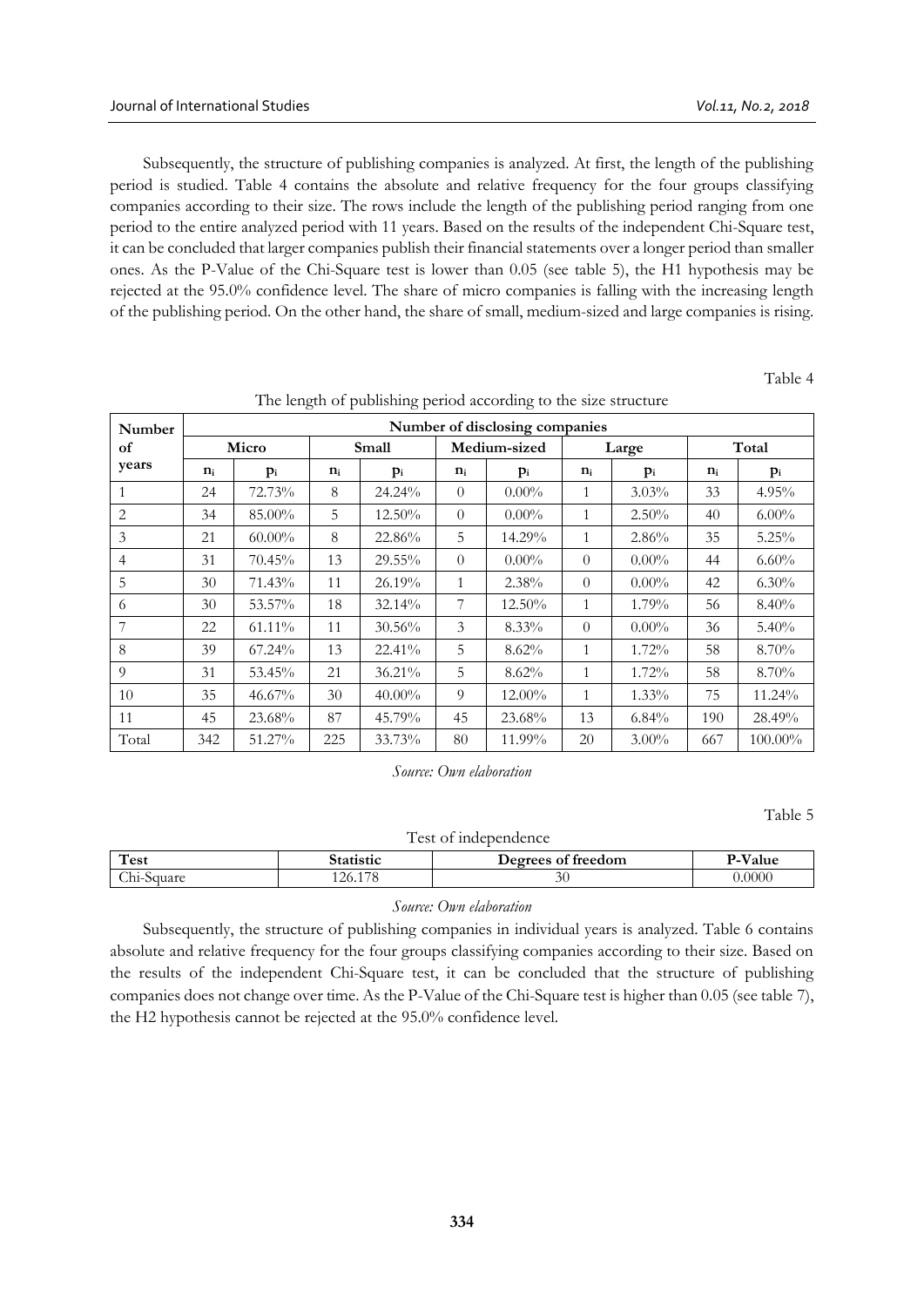| Number | Number of disclosing companies |           |       |        |       |              |       |          |       |          |  |
|--------|--------------------------------|-----------|-------|--------|-------|--------------|-------|----------|-------|----------|--|
| of     |                                | Micro     |       | Small  |       | Medium-sized |       | Large    |       | Total    |  |
| years  | $n_i$                          | $p_i$     | $n_i$ | $p_i$  | $n_i$ | $p_i$        | $n_i$ | $p_i$    | $n_i$ | $p_i$    |  |
| 2005   | 123                            | 39.68%    | 116   | 37.42% | 55    | 17.74%       | 16    | 5.16%    | 310   | 6.18%    |  |
| 2006   | 146                            | 41.36%    | 133   | 37.68% | 58    | 16.43%       | 16    | $4.53\%$ | 353   | 7.03%    |  |
| 2007   | 158                            | $40.00\%$ | 157   | 39.75% | 64    | 16.20%       | 16    | 4.05%    | 395   | 7.87%    |  |
| 2008   | 185                            | 42.24%    | 170   | 38.81% | 67    | 15.30%       | 16    | $3.65\%$ | 438   | 8.73%    |  |
| 2009   | 227                            | 46.71%    | 176   | 36.21% | 67    | 13.79%       | 16    | $3.29\%$ | 486   | $9.69\%$ |  |
| 2010   | 238                            | 46.21%    | 187   | 36.31% | 73    | 14.17%       | 17    | $3.30\%$ | 515   | 10.26%   |  |
| 2011   | 243                            | 46.02%    | 195   | 36.93% | 73    | 13.83%       | 17    | $3.22\%$ | 528   | 10.52%   |  |
| 2012   | 235                            | 45.02%    | 195   | 37.36% | 75    | 14.37%       | 17    | 3.26%    | 522   | 10.40%   |  |
| 2013   | 235                            | 45.45%    | 190   | 36.75% | 74    | 14.31%       | 18    | 3.48%    | 517   | 10.30%   |  |
| 2014   | 215                            | 43.52%    | 187   | 37.85% | 75    | 15.18%       | 17    | $3.44\%$ | 494   | $9.84\%$ |  |
| 2015   | 194                            | 42.17%    | 178   | 38.70% | 72    | 15.65%       | 16    | 3.48%    | 460   | $9.17\%$ |  |
| Total  | 2199                           | 43.62%    | 1884  | 37.54% | 753   | 15.01%       | 182   | 3.63%    | 5018  | 100.00%  |  |

The structure of publishing companies in individual years

*Source: Own elaboration* 

Table 7

Test of independence

| Test                                               |                                 | treedom<br>$\sim$<br>0.00000 | alue<br>-     |  |  |
|----------------------------------------------------|---------------------------------|------------------------------|---------------|--|--|
| ⌒''<br>nuare<br>$\sim$<br>70 I<br>- 11 -<br>$\sim$ | $\sim$<br>-<br>$\sim$<br>19.041 | ЭU                           | 0.0057<br>20D |  |  |

#### *Source: Own elaboration*

Based on the results of this analysis, it can be stated that, on average, publishing companies include 43.62% micro companies, 37.54% small companies, 15.01% medium-sized companies and 3.63% large companies.

# **4.2. Intangible assets disclosed by selected companies**

Firstly, the amount of intangible assets disclosed by analyzed companies in is studied. Table 8 shows summary statistics for the groups classifying companies according to their size. Number of financial statements analyzed (count) is expressed in numbers, the others statistics are expressed in CZK.

In the next step, the structure of companies disclosing intangible assets is studied. The companies that published their financial statements (see Table 6) are used as a basis for this subsequent analysis. Table 9 contains the absolute and relative frequency for the four groups classifying companies disclosing intangible assets according to their size covering individual years in the research period. Based on the results of the independent test, it can be concluded that the structure of companies disclosing intangible assets does not change over time. As the P-Value of the Chi-Square test is higher than 0.05 (see table 10), the H3 hypothesis cannot be rejected at the 95.0% confidence level. Based on the results of this analysis, it can be stated that, on average, companies disclosing their financial assets include 25.93% micro companies, 43.40% small companies, 24.30% medium-sized companies and 6.37% large companies.

Table 6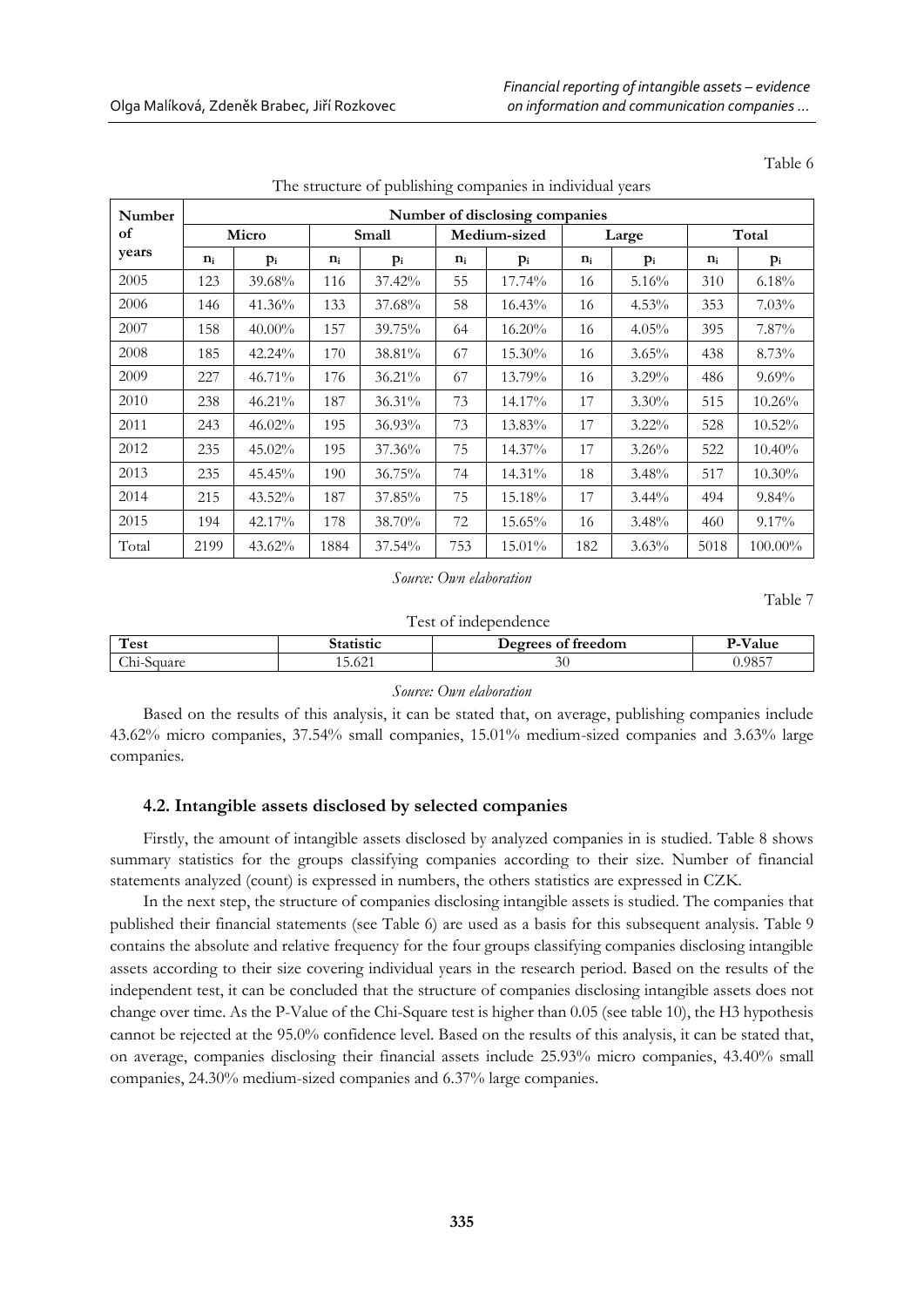Table 8

| <b>Statistic</b>      | Micro          | Small       | Medium-<br>sized | Large         | Total         |
|-----------------------|----------------|-------------|------------------|---------------|---------------|
| Count                 | 1,974          | 1,787       | 745              | 181           | 4,687         |
| Average               | 1,263,800      | 3,917,670   | 9,055,830        | 841,968,000   | 35,979,500    |
| Median                | $\overline{0}$ | 197,000     | 2,474,000        | 53,924,000    | 85,000        |
| Standard deviation    | 7,457,590      | 13,225,800  | 16,251,900       | 1,865,380,000 | 399,874,000   |
| Minimum               | $\theta$       | $-48,000$   | $-90,009,000$    | $\Omega$      | $-90,009,000$ |
| Maximum               | 134,920,000    | 147,880,000 | 138,087,000      | 8,266,000,000 | 8,266,000,000 |
| Lower Quartile        | $\theta$       | $\theta$    | 437,000          | 3,634,000     | $\left($      |
| <b>Upper Quartile</b> | 116,000        | 2,267,000   | 11,663,000       | 174,335,000   | 2,145,000     |

# Summary statistics describing the intangible assets disclosed by the analyzed companies

#### *Source: Own elaboration*

Table 9

| The structure of companies disclosing intangible assets in individual years |  |  |  |  |  |  |
|-----------------------------------------------------------------------------|--|--|--|--|--|--|
|                                                                             |  |  |  |  |  |  |

| Number | Number of disclosing companies |        |       |           |       |              |       |          |       |           |  |
|--------|--------------------------------|--------|-------|-----------|-------|--------------|-------|----------|-------|-----------|--|
| of     |                                | Micro  |       | Small     |       | Medium-sized | Large |          |       | Total     |  |
| years  | $n_i$                          | $p_i$  | $n_i$ | $p_i$     | $n_i$ | $p_i$        | $n_i$ | $p_i$    | $n_i$ | $p_i$     |  |
| 2005   | 50                             | 27.03% | 75    | 40.54%    | 45    | 24.32%       | 15    | 8.11%    | 185   | $6.69\%$  |  |
| 2006   | 61                             | 29.05% | 82    | 39.05%    | 52    | 24.76%       | 15    | 7.14%    | 210   | $7.59\%$  |  |
| 2007   | 57                             | 24.89% | 98    | 42.79%    | 58    | 25.33%       | 16    | $6.99\%$ | 229   | 8.28%     |  |
| 2008   | 69                             | 27.38% | 109   | $43.25\%$ | 58    | 23.02%       | 16    | $6.35\%$ | 252   | $9.11\%$  |  |
| 2009   | 79                             | 29.70% | 111   | 41.73%    | 60    | 22.56%       | 16    | $6.02\%$ | 266   | $9.62\%$  |  |
| 2010   | 74                             | 27.82% | 116   | 43.61%    | 60    | 22.56%       | 16    | $6.02\%$ | 266   | $9.62\%$  |  |
| 2011   | 78                             | 27.86% | 119   | 42.50%    | 66    | 23.57%       | 17    | $6.07\%$ | 280   | 10.13%    |  |
| 2012   | 71                             | 25.63% | 122   | 44.04%    | 67    | 24.19%       | 17    | $6.14\%$ | 277   | $10.02\%$ |  |
| 2013   | 65                             | 23.72% | 125   | 45.62%    | 68    | 24.82%       | 16    | 5.84%    | 274   | $9.91\%$  |  |
| 2014   | 61                             | 22.51% | 124   | 45.76%    | 70    | 25.83%       | 16    | $5.90\%$ | 271   | $9.80\%$  |  |
| 2015   | 52                             | 20.39% | 119   | $46.67\%$ | 68    | 26.67%       | 16    | $6.27\%$ | 255   | $9.22\%$  |  |
| Total  | 717                            | 25.93% | 1200  | 43.40%    | 672   | 24.30%       | 176   | $6.37\%$ | 2765  | 100.00%   |  |

*Source: Own elaboration* 

Table 10

Test of independence

| $\mathbf{H}$<br>Test                  |                     | treedom<br>lecters of | –                     |
|---------------------------------------|---------------------|-----------------------|-----------------------|
| $\sim$<br>$\cup$ hi- $\cdot$<br>iualc | $- -$<br>$\sqrt{ }$ | 30 <sup>°</sup>       | າ ດດາ<br>,, <i>,,</i> |

# *Source: Own elaboration*

Next, the share of companies that disclose intangible assets to companies that publish their financial statements is analyzed. To do so, the data contained in Table 9 are compared with the number of companies shown in Table 6. The final share for the groups classifying companies according to their size is shown in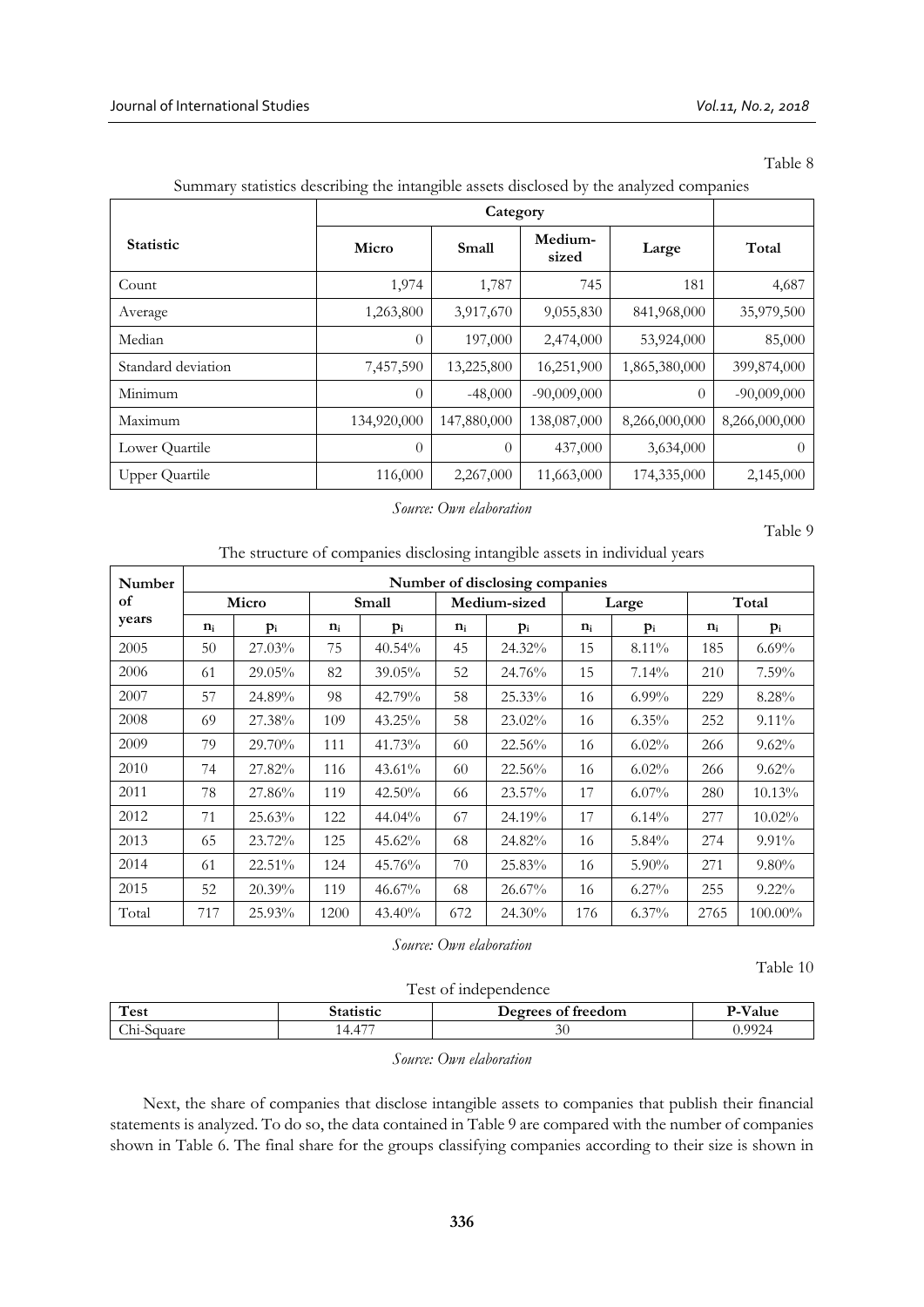Table 11. Based on that, it can be concluded that, on average, 32.61% micro companies, 63.43% small companies, 89.11% medium-sized companies and 96.70% large companies that publish their financial statements disclose intangible assets. As the data show, the share is higher for larger companies, so it can be concluded that larger companies disclose intangible assets more often than the smaller ones. Analyzing the development over time, it can be concluded that the share by small and large companies does not change over time. On the other hand, the share by micro companies has fallen over time, and the share by mediumsized companies has increased during the research period.

Table 11

|       | Share of companies disclosing intangible assets in % |        |              |        |  |  |  |  |  |  |
|-------|------------------------------------------------------|--------|--------------|--------|--|--|--|--|--|--|
| Year  | Micro                                                | Small  | Medium-sized | Large  |  |  |  |  |  |  |
| 2005  | 0.4065                                               | 0.6466 | 0.8182       | 0.9375 |  |  |  |  |  |  |
| 2006  | 0.4178                                               | 0.6090 | 0.8966       | 0.9375 |  |  |  |  |  |  |
| 2007  | 0.3608                                               | 0.6178 | 0.9063       | 1.0000 |  |  |  |  |  |  |
| 2008  | 0.3730                                               | 0.6294 | 0.8657       | 1.0000 |  |  |  |  |  |  |
| 2009  | 0.3480                                               | 0.6250 | 0.8955       | 1,0000 |  |  |  |  |  |  |
| 2010  | 0.3109                                               | 0.6203 | 0.8219       | 0.9412 |  |  |  |  |  |  |
| 2011  | 0.3210                                               | 0.6103 | 0.8904       | 1.0000 |  |  |  |  |  |  |
| 2012  | 0.3021                                               | 0.6256 | 0.8933       | 1.0000 |  |  |  |  |  |  |
| 2013  | 0.2766                                               | 0.6579 | 0.9189       | 0.8889 |  |  |  |  |  |  |
| 2014  | 0.2837                                               | 0.6631 | 0.9333       | 0.9412 |  |  |  |  |  |  |
| 2015  | 0.2680                                               | 0.6685 | 0.9444       | 1.0000 |  |  |  |  |  |  |
| Total | 0.3261                                               | 0.6343 | 0.8911       | 0.9670 |  |  |  |  |  |  |

The structure of companies disclosing intangible assets in individual years

### *Source: Own elaboration*

Furthermore, the relationship between the ratio which measures the proportion of intangible assets to tangible ones and net total assets is studied. Table 12 shows the results of the correlation analysis for each of the four groups classifying companies according to their size.

Table 12

| Correlation analysis |                           |             |                |
|----------------------|---------------------------|-------------|----------------|
| Category             | Spearman rank correlation |             |                |
|                      | Correlation               | Sample size | <b>P-Value</b> |
| Micro                | 0.2296                    | 1.974       | 0.0000         |
| Small                | 0.1801                    | 1.787       | 0.0000         |
| Meidum-sized         | $-0.0796$                 | 745         | 0.0298         |
| Large                | 0.0862                    | 181         | 0.2472         |

*Source: Own elaboration*

As shown in Table 12 by micro, small and medium sized companies intangible assets are correlated to net total assets. The relationship is positive by micro and small companies, whereas by the medium-sized ones there is a slight negative correlation. As the P-Value in there three cases is lower than 0.05, the H4 hypothesis can be rejected at the 95.0% confidence level. This means that there is a statistically significant relationship between the he proportion of intangible assets to tangible ones and net total assets. On the other hand, by large companies the P-Value is higher than 0.05 and, therefore, the H4 hypothesis cannot be rejected at the 95.0% confidence level. So then by large companies there is no statistically significant relationship between the he proportion of intangible assets to tangible ones and net total assets.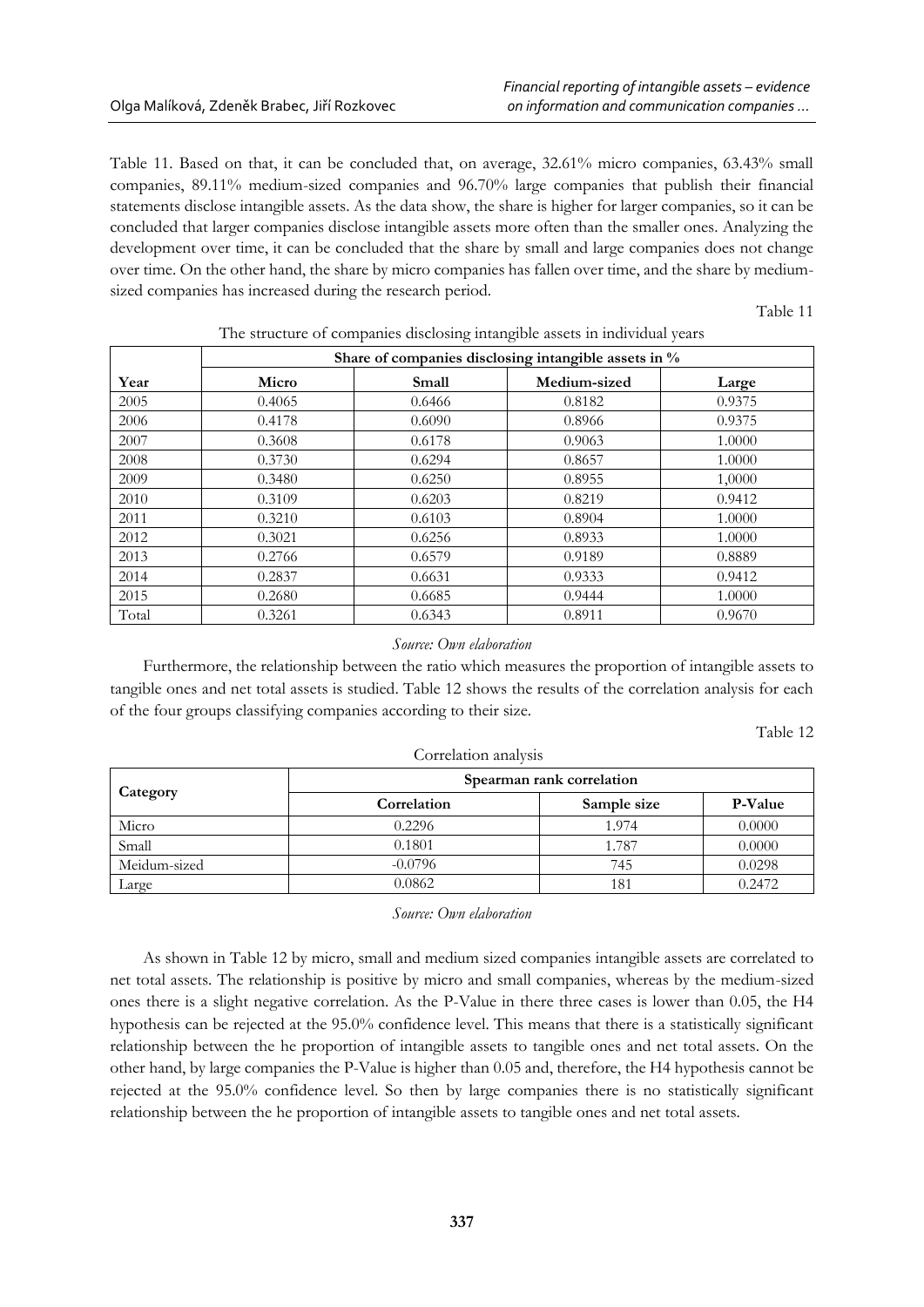### **5. CONCLUSION**

The aim of this paper was focused on relationship between the size of a company and the disclosure of intangible assets by enterprises operating in the field of information and communication activities in the Czech Republic. Firstly, the issue of the publication of the financial statement by the analyzed companies was studied. Subsequently, the disclosure of intangible assets was analyzed. The share between intangible and tangible assets was particularly analyzed against the rising amount of net total assets.

When studying the publication of the financial statements, it was found that about two thirds of the companies incorporated in the research sample published their financial statements in accordance with the legislative requirements. In addition, it can be concluded that larger companies publish their financial statements for a longer period than smaller ones. Studying the structure of publishing companies in individual years confirmed that the structure of publishing companies does not change over time.

In the next step, it was shown that the structure of companies disclosing intangible assets does not change over time. When comparing the numbers of companies publishing their financial statements and companies disclosing intangible assets, it was found that larger companies disclose intangible assets more often than the smaller ones.

In the last analysis, it was confirmed that the share of intangible assets to fixed assets is higher by larger companies. In small and medium-sized companies, the share is slightly declining when the net total assets are increasing, whereas in the case in micro and large companies the share is equal to a constant number.

Results of this research add knowledge regarding the economic consequences of mandatory regulations of the Czech accounting and have an appeal to regulators and financial statement preparers. It is especially proposed to continue with the process of harmonization of the Czech accounting to European accounting regulation and the unification of the reporting rules for any accounting unit. Moreover, the Czech accounting regulation should increase the guidance and principles on presentation and disclosure in financial statements as it is required by the IFRS.

In order to obtain a broader picture describing the publication of financial statements of companies disclosing intangible assets, either the research sample will be extended to other types of legal entities operating in the field of information and communication activities, or the analysis shall be focused on some other types of activities included in another fields according to CZ NACE. Both these approaches will include more companies in the research sample.

# **ACKNOWLEDGEMENT**

This paper was created in accordance with the institutional support for the conceptual development of the Technical University of Liberec, Faculty of Economics - Project: Excellent Research Teams - New Approaches for the Reporting of Intellectual Assets in the Czech Environment (Excelentní výzkumné týmy – NOVÉ PŘÍSTUPY K VYKAZOVÁNÍ NEHMOTNÝCH AKTIV V PROSTŘEDÍ ČR).

## **REFERENCES**

Act No. 563/1991 Coll., on Accounting. Ministry of Finance of the Czech Republic.

- Brabec, Z. & Malíková O. (2016). The Role of Intangible Assets Recognised by Czech Companies Listed on the Prague Stock Exchange. *Proceedings of the 3rd International Multidisciplinary Scientific Conferences on Social Sciences and Arts SGEM 2016, Volume III*., 639–646.doi: http://10.5593/sgemsocial2016B23
- Cheung, E. & Lau, J. (2016). Readability of Notes to the Financial Statements and the Adoption of IFRS. *Australian Accounting Review, 26*(2), 162-176. doi: 10.1111/auar.12087
- Clausen, S. & Hirth, S. (2016). Measuring the value of intangibles. *Journal of Corporate Finance, 40*(2016), 110-127. doi: http://dx.doi.org/10.1016/j.jcorpfin.2016.07.012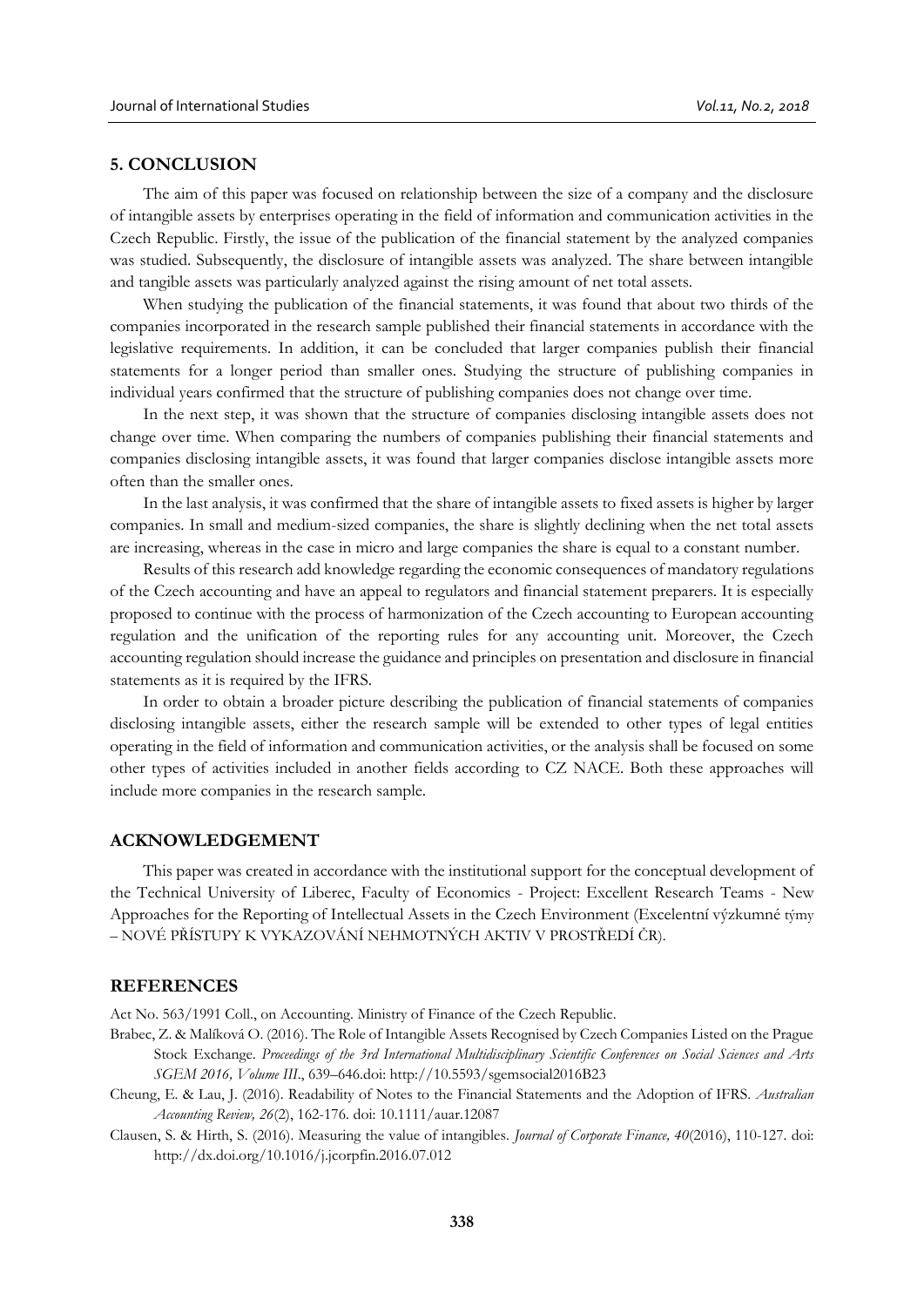- Corrado, C., Hulten, C., & Sichel, D. (2009). Intangible capital and US economic growth. *Review of income and wealth*, *55*(3), 661-685.
- Decree No. 500/2002 Coll, on Accounting Act, for entrepreneurs. Ministry of Finance of the Czech Republic.
- Gu, F. & Wang, W. (2005). Intangible Assets, Information Complexity, and Analysts´ Earnings Forecasts. *Journal of Business Finance & Accounting*, *32*(9&10), 1973-1702. doi: 10.1111/j.0306-686X.2005.00644.x
- Hall B. H. & Kim D. (2000). *Valuing Intangible Assets: The Stock Market Value of R&D Revised*, Working Paper, Berkeley, CA and Cambridge, MA: University of California at Berkeley and Harvard University.
- Hasprová, O. et al. (2016). *Výkonnost podniku v závislosti na účetních, finančních a daňových faktorech*. Liberec: Technická univerzita v Liberci. ISBN 978-80-7494-309-6.
- Hasprova, O. & Brabec, Z. (2014). The Importance of Intangible Assets in a Company Engaged in the Development of Advanced Technologies. *Proceedings of the SGEM International Multidisciplinary Scientific Conferences on Social Sciences and Arts SGEM 2014, Volume II*., 769-776. doi: http://10.5593/sgemsocial2014B22
- Hasprová, O., Brabec, Z., & Rozkovec, J. (2018). Intangible assets disclosed by public universities in Czech Republic. *Journalof International Studies, 11*(1), 67-79. doi:10.14254/2071-8330.2018/11-1/5
- Helmers, C., Schulte C., &Strauss, H. (2009). Business R&D expenditure and capital in Europe, *EIB paper,* 14(1), 36- 61.
- IASB. (2018). *IFRS® Standards — Required 1 January 2018 (Blue Book).*London: International Accounting Standards Board.
- Jac, I., Sedlar, J., Zaytsev, A. & Zaytsev, A. (2015).Specificity of Forming the Incremental Value of a High-Technology Enterprise on the Basis of Implementing Innovative Managerial Techniques. *Proceedings of the 12th International Conference Liberec Economic Forum*, 272-285.
- Jones, S. (2011). Does the Capitalization of Intangible Assets Increase the Predictability of Corporate Failure? *Accounting Horizons, 25*(1), 41-70[. https://doi.org/10.2308/acch.2011.25.1.41](https://doi.org/10.2308/acch.2011.25.1.41)
- Krizova, Z. (2016). Reporting of Intangibles in Different Reporting Systems. *Proceedings of the 3rd International Multidisciplinary Scientific Conferences on Social Sciences and Arts SGEM 2016, Volume III*., 321-328. doi: [http://10.5593/sgemsocial2016B23](http://10.0.21.217/sgemsocial2016B23)
- Krizova, Z. (2017). Reporting of Goodwill in Mergers & Acquisitions. *Proceedings of the 14th International Scientific Conference European Financial Systems 2017,* 426-431. WOS:000418110700052.
- Krstic, J. & Dordevic, M. (2010). Financial Reporting on Intangible Assets: Scope and Limitations. *Economics and Organization*, *7*(3), 335-348.
- Lev, B. (2003). Remarks on the Measurement, Valuation, and Reporting of Intangible Assets. *Economic Policy Review*, *2003*(Sep), 17-22.
- Lev, B. (2004). Sharpening the Intangible Edges. *Harvard Business Review, 82*(6), 109-116*.*
- Michalczuk, G. & Widelska, U. (2016). Disclosing Intangible Assets in Company Annual Reports: Evidence from Poland. *21st International Scientific Conference on Smart and Efficient Economy - Preparation for the Future Innovative Economy,* 455-462. WOS:000408885200057.
- Nakamura, L. I. (2008). *Intangible Assets and National Income Accounting.* Working Paper No. 08-23. Federal Reserve Bank of Philadelphia.
- Nakamura, L. I. (2010). Intangible Assets and National Income Accounting. *Review of Income and Wealth, 56*(1), 135-155.
- Neibel, T. & O'Mahony, M. & Saam, M. (2017). The Contribution of Intangible Assets to Sectoral Productivity Growth in the EU. *Review of Income and Wealth, 63*(SI), S49-S67. doi: 10.1111/roiw.12248
- Nobes, Ch. & Parker, R. B. (2016). *Comparative International Accounting.* 13th ed*.* UK: Financial Times Prentice Hall.
- Sabolovic, M. (2011). Kvantitativní analýza trendu vývoje hodnoty nehmotného majetku v České republice. *Ekonomický časopis*, *59*(10), 1018-1032.
- Salojärvi, S., Furu, P., &Sveiby, K. E. (2005). Knowledge management and growth in Finnish SMEs. *Journal of knowledge management*, *9*(2), 103-122.
- Sedlacek, J. (2010). Analysis of the Development of Intangible Assets in the Czech Enterprises and their Impact on Financial Position and Performance. *Ekonomický časopis, 58*(4), 375-391.